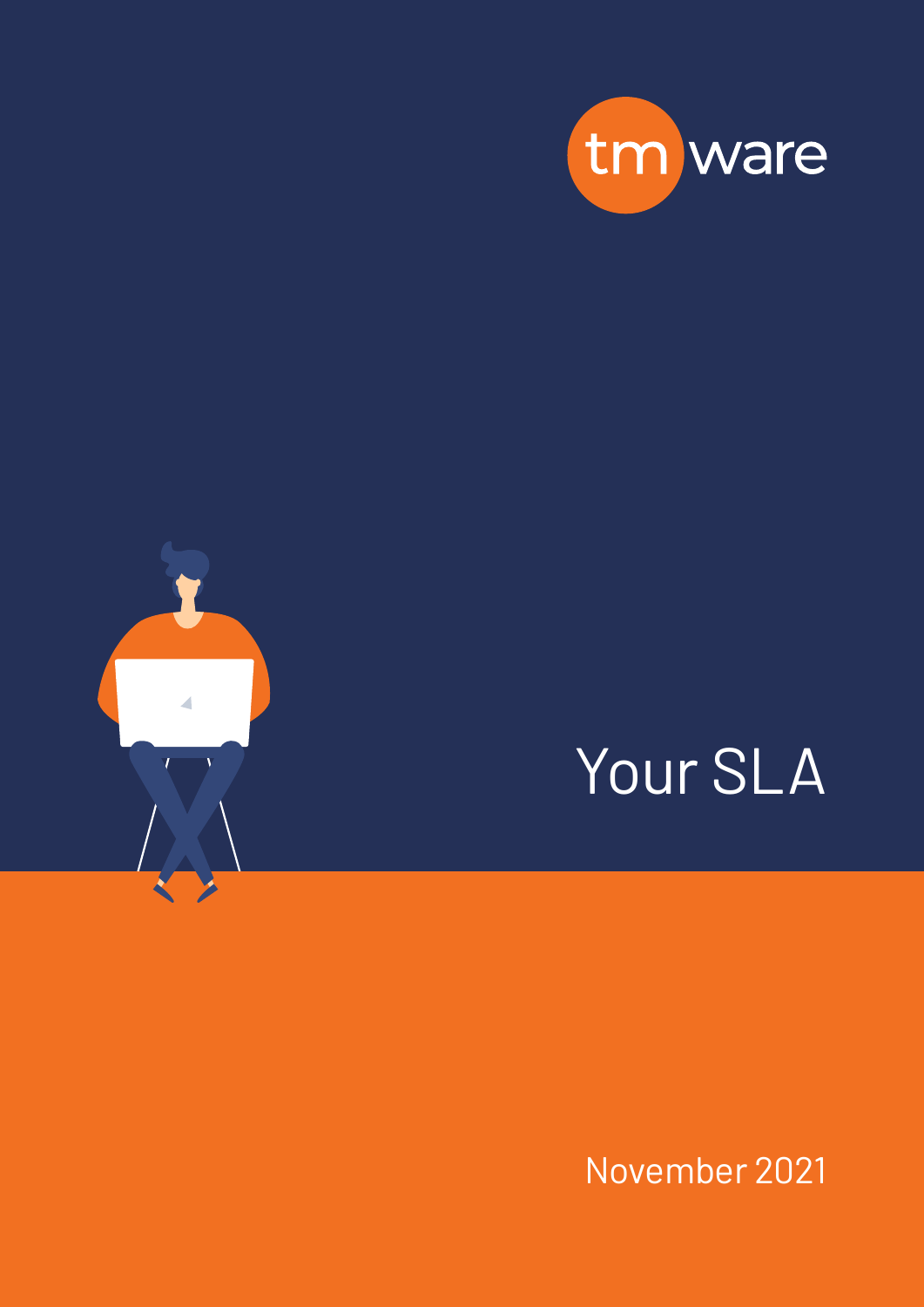## **SERVICE AGREEMENT**

## **Interpretation**

**Acceptable Use Of Notifications**: the number of notifications will be monitored over a period of time, system issues will be excluded from this review. Excessive utilisation may incur additional fees.

**Agreement**: the provision of a service in exchange for a monetary fee.

**Application**: the standard webbased management software system application produced by Tmware.

**Company**: Tmware Limited (registered number 1803258) whose registered office is One Pebble Close Business Village, Amington, Tamworth, B77 4RD

**Customer**: the customer who has entered into this agreement.

**Customer Revision**: a change to the specified system requested by the Customer.

**Bug**: a function or process in the software that does not perform to specification.

**Database**: the part of the system that is the repository for the information.

**Inconvenience or Query**: the system is not performing to the Customer's need but is not preventing the Customer from using the system.

**Issue(s)**: an Issue arising in connection with the System which falls within one or more of the Priority Categories.

**Key User:** representatives of the Customer who have received Training and who has in-depth knowledge of the operation of the System.

**New version**: a changed set of all or part of the system.

**Normal Working Hours**: the hours 9:00 am to 5.30 pm GMT, Monday to Friday, except English Bank Holidays.

**Notification**: a request for technical assistance on the Tmware software system application.

**Operating System:** means the software that acts as the interface to the hardware.

**Patch:** an amendment to an existing item of software to rectify a fault.

**Priority Categories: Priority 1 Issue, Priority 2 Issue, Priority 3 Issue and Priority 4 Issue.** 

**Priority 1 Issue**: an error in the System (or part thereof) that causes it to completely fail to operate for use by the Business and is such that there are no manual processes that can be implemented in the interim.

**Priority 2 Issue:** an error in the System (or part thereof) that causes a serious impact on its operation but the Customer is able to implement manual processes in the interim.

**Priority 3 Issue:** all other matters or Issue not classed as a Priority 1 Issue, Priority 2 Issue or a Priority 4 Issue.

**Priority 4 Issue**: a low priority circumstance or issue with the System (or part thereof) which the Customer wishes to raise with Tmware and which does not affect the operation of the System (or part thereof).

**Priority Level:** categorisation by Tmware as to which of the Priority Categories the Issue falls within.

**Reference Number**: a unique number allocated to each notification.

**Recovery**: assistance by Tmware to prevent and recover from the complete loss of the servers or of Tmware through disaster recovery.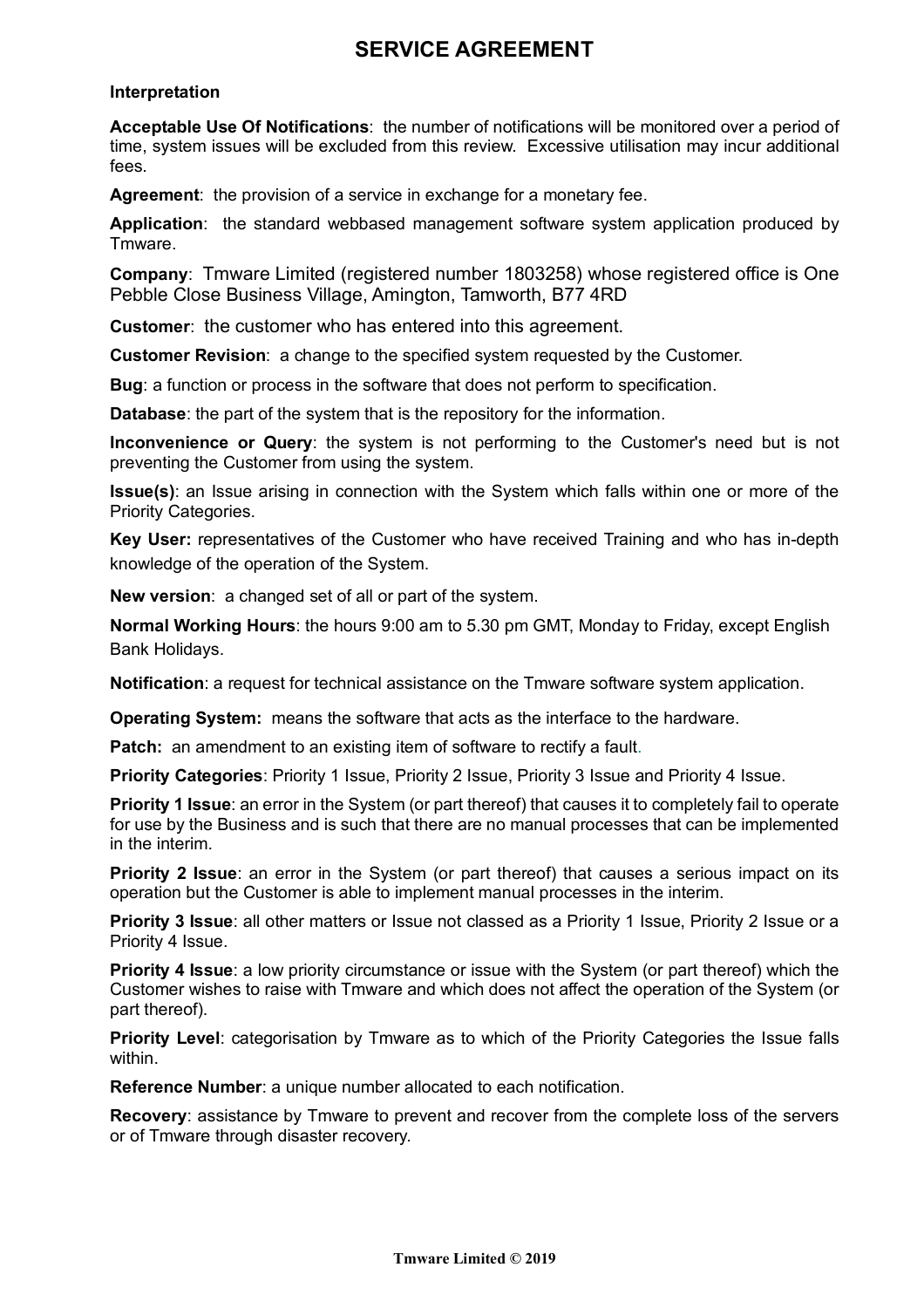**Services:** the services to be provided by Tmware under this agreement, including the provision of the System, the Support Services, any agreed Training and any data migration referred to in the Customer Specification.

**Service Fee**: the service fee as specified in the Proposal for the Standard Support, the Licence and where applicable any relevant Transaction Charges.

**Specification**: detailed description covering all aspects of a requirement and what it should do.

**Support Desk:** the repository for managing support notifications.

**Support Team:** suitably trained technicians with an understanding of the Tmware software system application.

**System Administrator**: a key user who has received in depth training and understands the system and operation of the customer and will collect and channel communication between Customer and Company.

**Working Day**: any day which is not a Saturday, a Sunday, a bank holiday or a public holiday in the UK.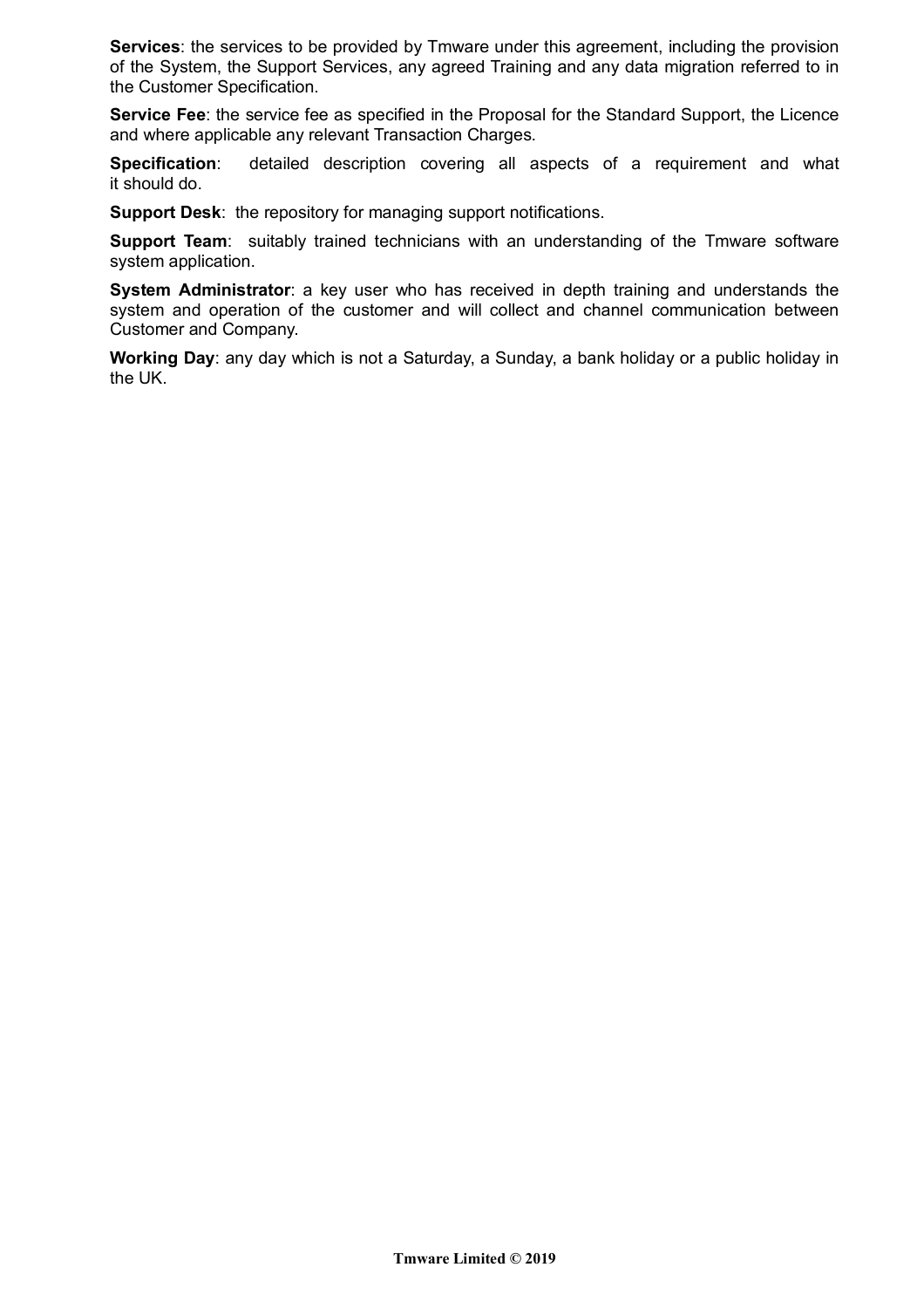## **Introduction**

This Service Agreement is between the Customer and Tmware for the provision of the services contained herein.

The provision of services defined within this agreement may be subcontracted to a third party, although the responsibility for the service will remain with Tmware.

The Service will be provided in return for the Service Fee.

Tmware shall use reasonable endeavours to correct Issues notified to it by the Customer in a timely manner appropriate to the Priority Level.

## **Duration**

This Support Service will remain valid for the duration of the contracts between all parties concerned unless superseded by a revised Support Service Agreement, mutually endorsed by authorised signatories.

The Support Service will terminate in conjunction with contract termination or breach of contract.

## **Change Control**

Changes to the agreement, in respect of existing services, must be notified in advance and agreed by Tmware and the Customer.

Any changes will result in a revised Support Service, incorporating the changes, being produced and being signed by all parties.

Version control of the Support Service Agreement will be maintained at all times.

Additions to the Support Service, as a result of new services, will follow the same procedure for changes to existing services.

At least 30 days notice is required for such additions or amendments, unless agreed otherwise by all the parties concerned.

Temporary changes to the Support Service will be a document agreed by all concerned parties, subject to a suitable period of notice being given.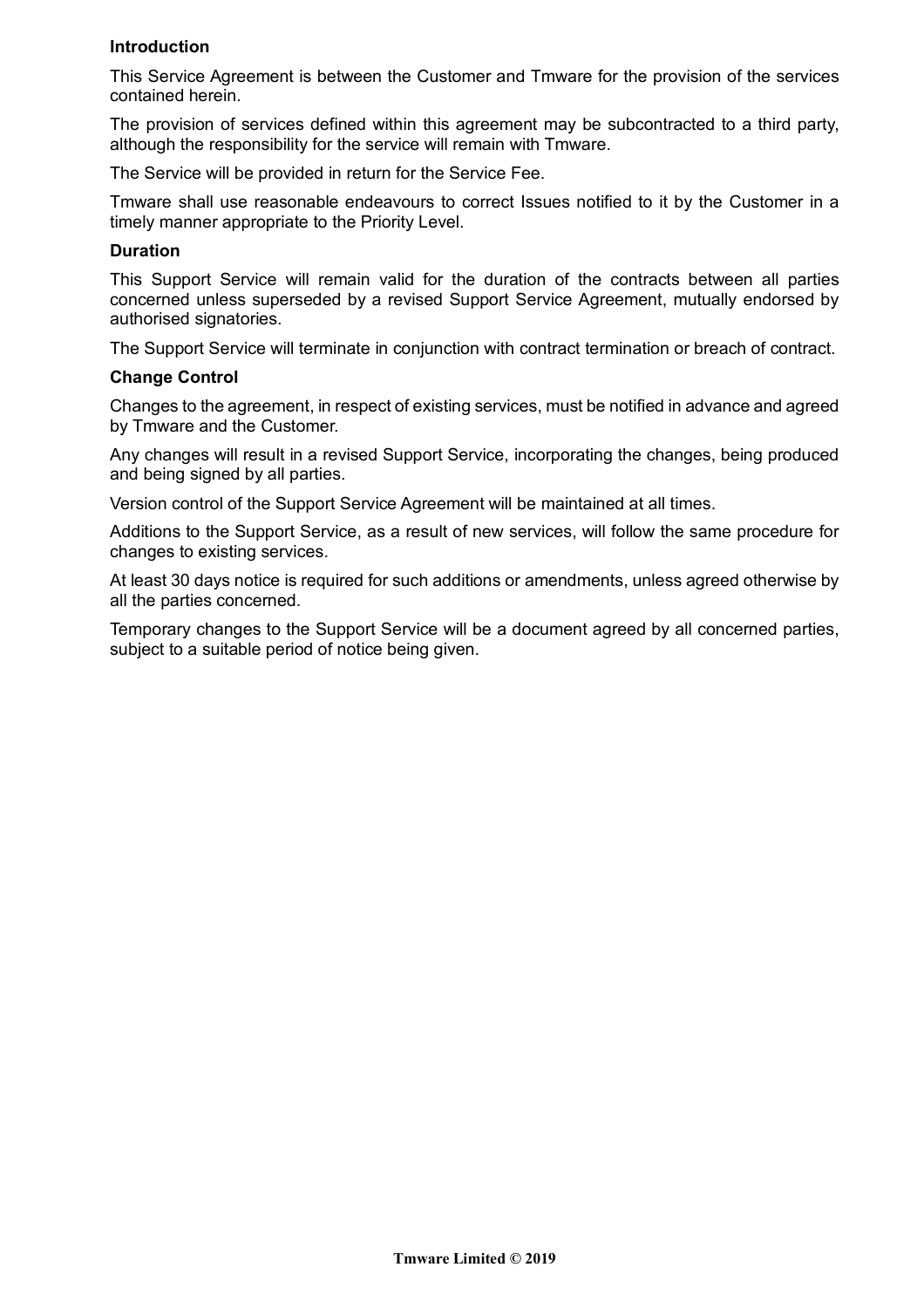## **Customer Obligations**

Up to date payment for the service.

Appropriate information relating to the support request.

Reasonable commitment from the Customer in relation to the support request.

Maintain good communication with Tmware.

## **Minimum Client Specification**

To enable connection to the tmWare system there is a minimum requirement

- Hardware with 4 GB Ram
- Resolution 1376 x 768
- Bandwidth recommended 8 MB

## **Browser Recommendation**

Recommended browser is Firefox or Chrome.

Internet Explorer may not comply with the W3 standards and browser version running on different Operating Systems (eg Windows 8 and 10) will behave differently and therefore inherently a difficult browser to support.

Tmware will always endeavour to ensure compatibility with browsers and associated plugins supported by their supplier. However, it has to be accepted that as new versions are released, any bugs found in the browsers are outside of Tmware's control and can only be responded to piecemeal.

For this reason, it is recommended that automated updates are turned off.

Tmware will endeavour to turnaround a fix within a reasonable timescale.

## **Mobile Device Specification**

Tmware has made best endeavours to enable performance of the application.

The specification will be to the agreed platform evaluated by Tmware. Any Customer specific reported observations and risks will have been identified to the customer and will be shown separately in an addendum at the end of this agreement.

The Customer will be responsible for active SIM/Memory cards and any accounts linked to the device for application download / upgrade.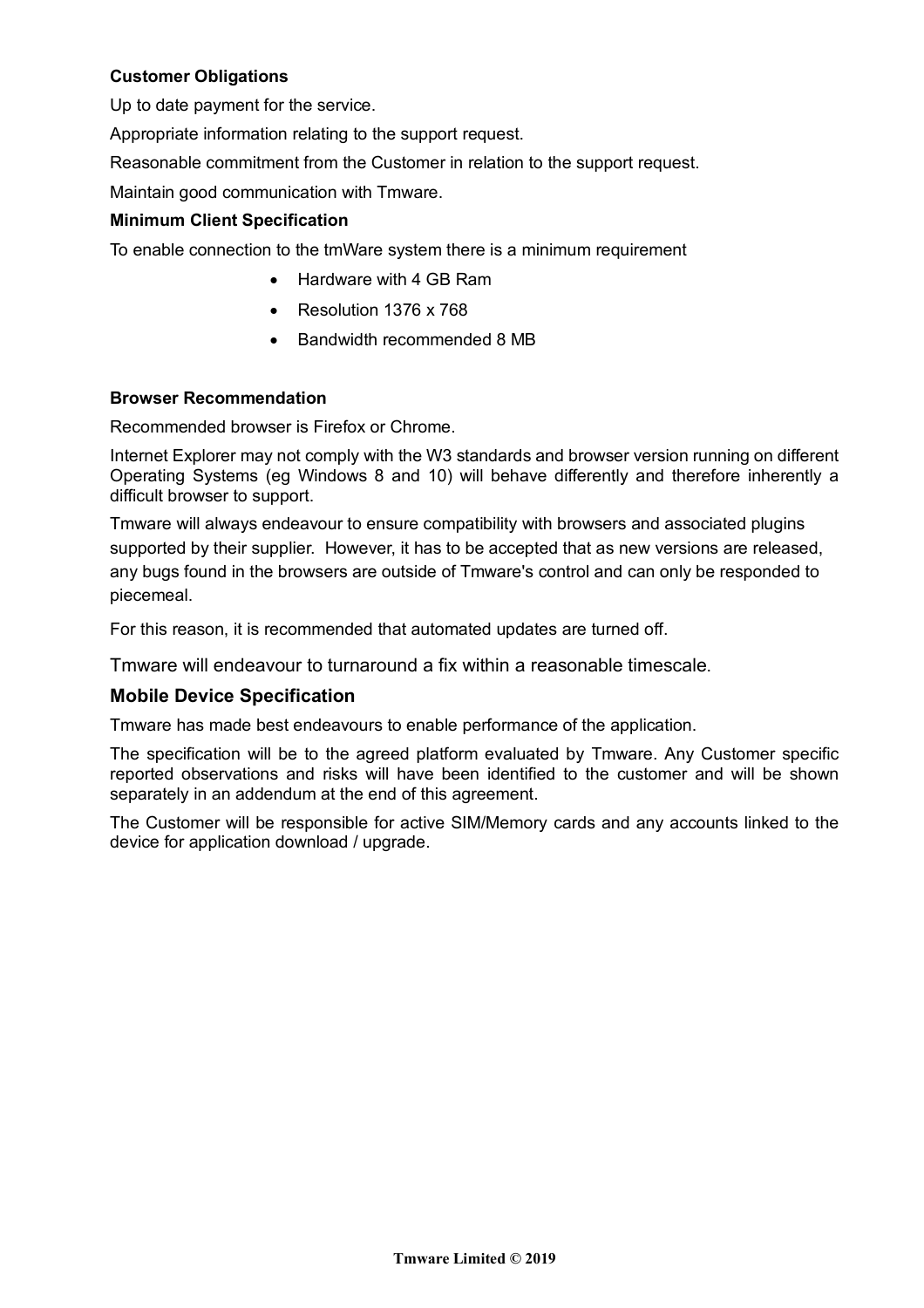## **Automated System Update**

It is recommended that automated operating system updates are turned off. These may affect the software application.

Where this has taken place Tmware will endeavour to turnaround a fix within a reasonable timescale.

Tmware will not be held responsible where system updates have been made and are causing an application problem unless prior consultancy has taken place.

## **Memory/SD Cards**

The Customer is responsible for supply and frequency of replacement.

It is recommended that branded cards are procured from reputable suppliers.

## **Bar Code Reader Set-Up**

The customer is responsible for the set-up of the barcode reader. Barcode reading from device 1 to 8 must be enabled.

To insert characters at the end of the barcode carriage, return must be inserted as a suffix.

## **Appropriate/Authorised Terms of Use**

The Customer shall be responsible for any content, information or images or documentation that it uploads to the System.

#### **Passwords**

Recommended secure passwords consist of at least 8 characters with a mix of upper and lower case, !?\* and numerics.

#### **User Permission Level**

User level- A unique access pin code is created which is an authorisation code which authorises the workstation to be connected to the system.

Password – It is the Customer responsibility to create a secure password and change this at desired frequencies.

#### **Confidentiality Policy**

All Company team members have signed Tmware Company Confidentiality and Non Disclosure Agreement.

#### **New Change Requirement**

Detailed specification will be approved by the Customer and Tmware.

Once a release is authorised as accepted by the Customer there is no liability by Tmware to make ongoing changes. This will be deemed as a new change requirement and will require a detailed specification of required changes.

A new requirement without a documented specification will not be accepted by Tmware.

Release of the new development will fall under the standard support and maintenance service.

#### **Increase in Users**

Where the system contract is based upon user numbers these will be monitored on an average monthly user basis and additional fees notified as appropriate.

Any notification of additional users not required will be adjusted on the next invoice release.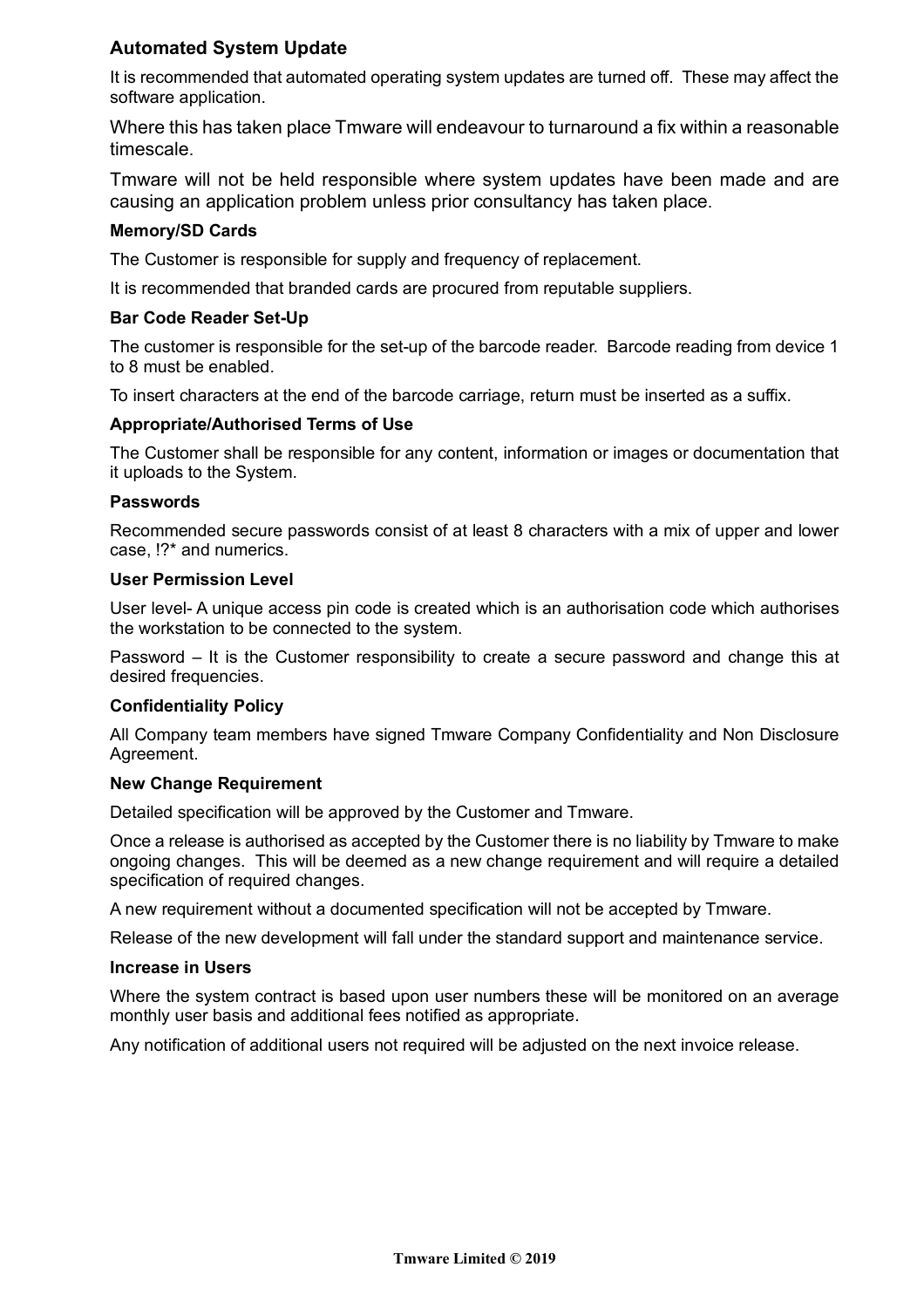## **New Change Requirement Fees**

Company quotes are prepared taking into account the cost of time, complexity and expertise required to complete the job as a whole including all testing, user acceptance fallout and release notes. It has been found not to be commercially viable to the Customer to apply a 'time and materials' approach to Tmware's style of working.

When Tmware quote for a job it has clearly defined parameters as set out in the agreed technical specification with regards to time frame, resource and tasks. It is felt that this allows customers to know exactly what they are getting and for how much. This method makes the most sense for jobs involving creative or intellectual property.

Preferential bundle rates can be applied to to several new change requirements or bundles purchased in advance.

## **Training**

Tmware are happy to discuss additional training requirements in depth and work with the Customer to produce a comprehensive training plan. At initial system implementation Tmware will have carried out Key User training. In turn the Key User will have carried out training with other Customer users. Continuation of of this approach will enable knowledge retention within the Customer operation.

Additional training requirements shall be quoted as required.

## **The Customer Services Agreement provides the following included services:**

Tmware application support and maintenance within the specification and scope of the system purchased.

Standard Support Service, within an acceptable volume of support requests, during Normal Working days.

Out of Hours Support Service, when contracted.

Software upgrades, excluding set up.

Disaster Recovery

## **Excluded Services:**

Customer Hardware or Hardware Maintenance

Customer Printers and Printer Drivers

Third Party PDF Viewers

Customer written reports

Notifications, in excess of an acceptable volume of support requests

Any works outside of the scope of the agreed services as set out in the proposal

Customer written reports

Costs of new development

Unapproved operating system for mobile devices

Unapproved browser updates

Unapproved plug-ins that may affect the software application

The Customer's Network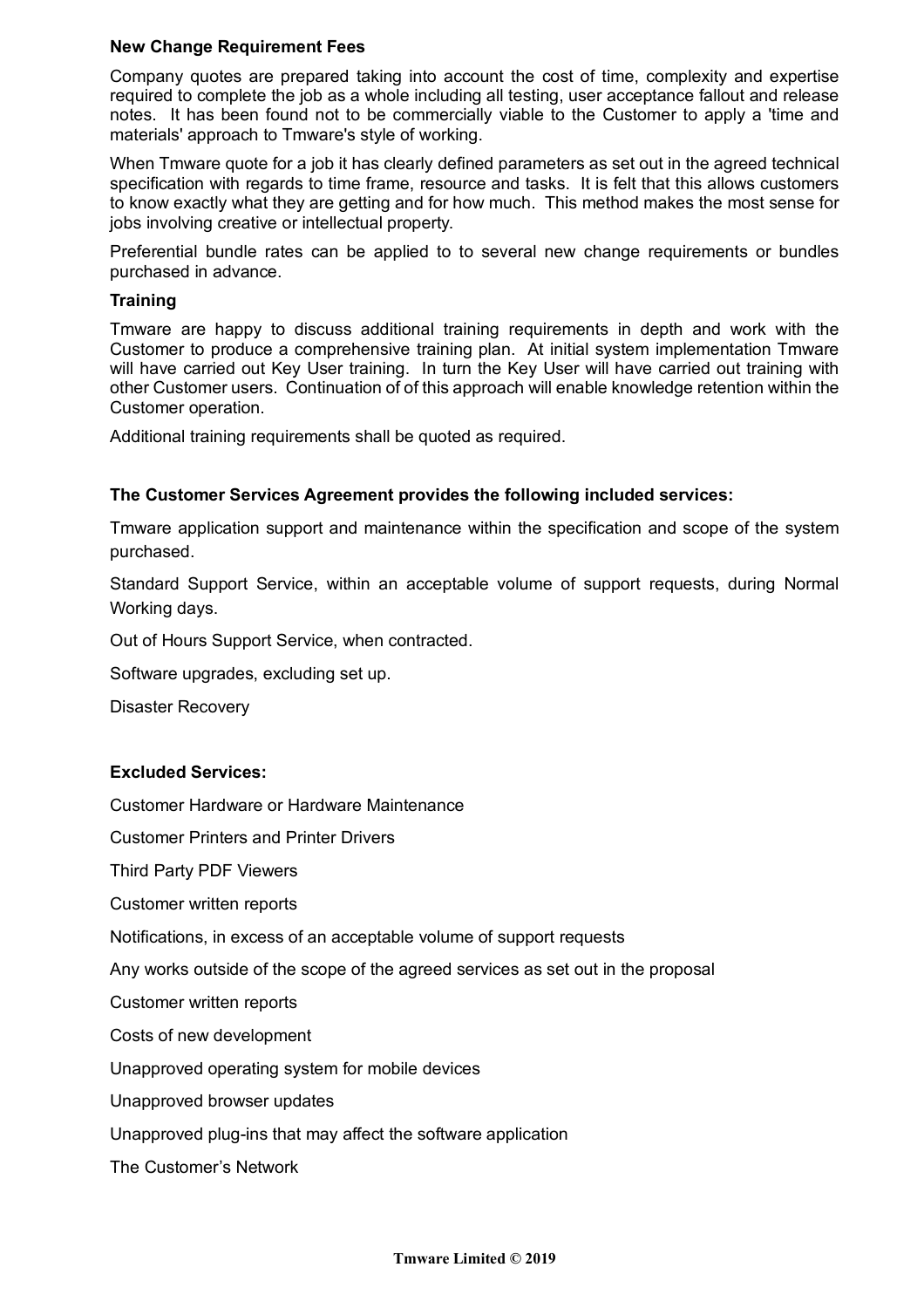Visits to the Customer site

Corporate fonts

Bar Code fonts

Pictures

Logos

Upload of in-appropriate material

Issues arising due to the Customer changing one or more of: EDI, a pre-defined specification, change to file format, change of key static data in live, performing a task out of process.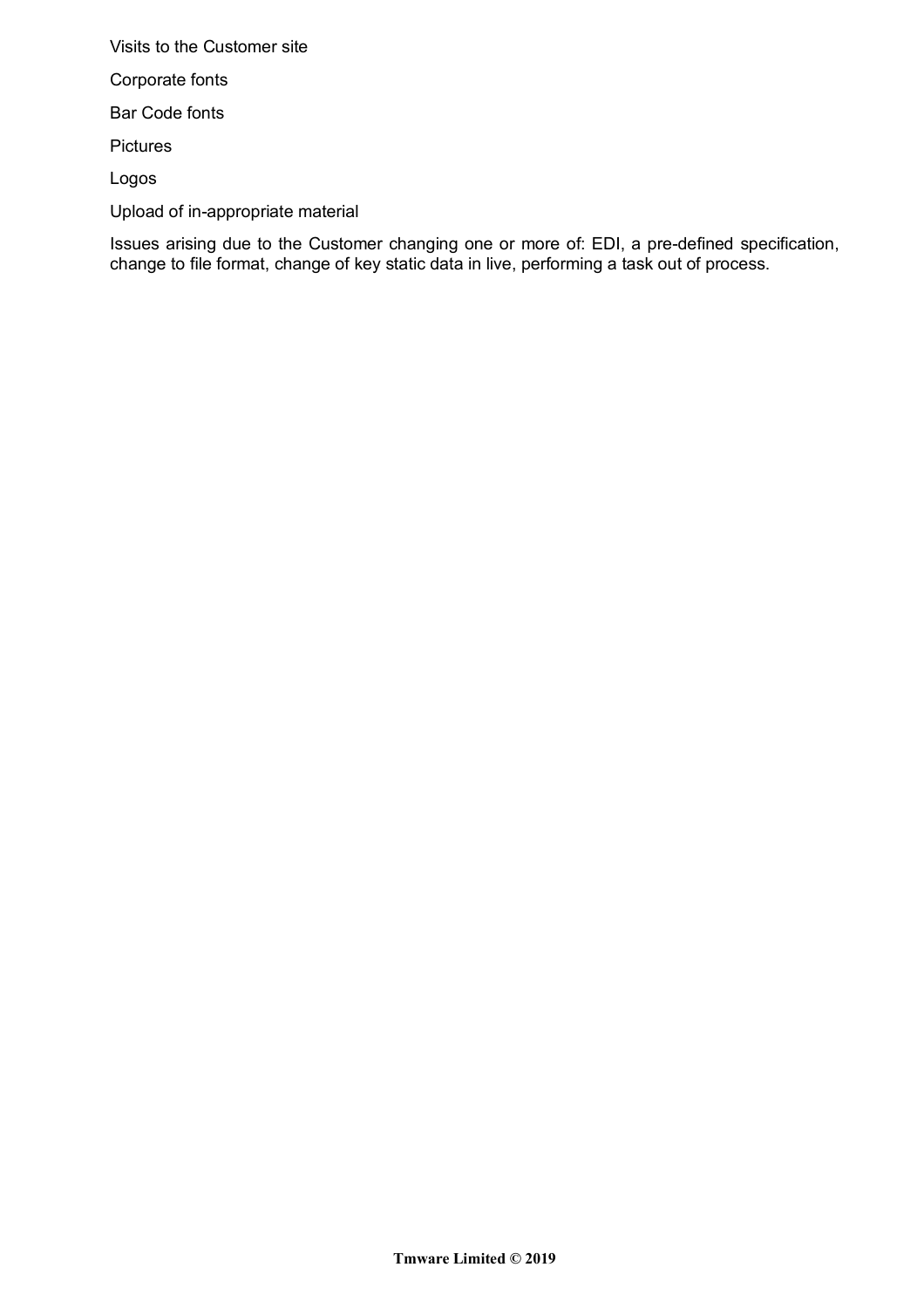## **Standard Service**

This service is available Monday to Friday 9am to 5.30 pm GMT except UK bank holidays.

Support requests are monitored during these times on Normal Working days. Support requests placed after 4.30 GMT may roll over to the next working day unless identified as Priority 1.

Tmware will notify the Customer when there is a New Release.

For the avoidance of doubt, nothing in this agreement shall oblige the Customer to take any New Release.

Upgrades will be carried out by agreement with the Customer and Company.

Tmware shall not supply the Excluded Services.

Tmware shall ensure that Standard Support is available by telephone or e-mail during Normal Working Hours to provide assistance to the Customer in respect of addressing any Issues and providing advice on the use of the system which would be classed as a Priority 4 Issue.

Tmware shall use reasonable endeavours to correct Issues notified to it by the Customer in a timely manner appropriate to the Priority Category.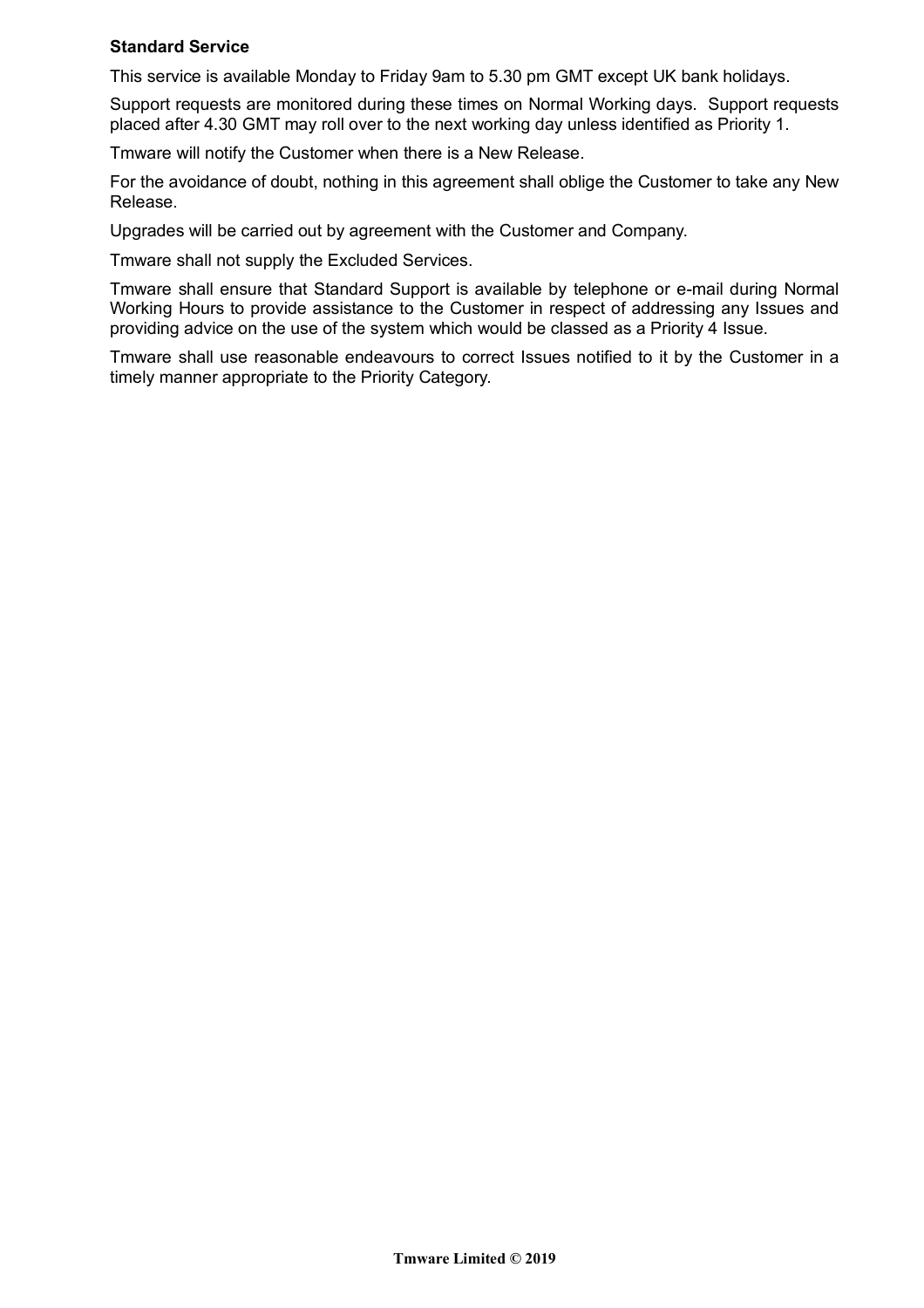## **Standard Support Desk Process for placing a Support Request**

The Customer shall first ensure that a Key User is notified of the Issue to see if the Issue can be resolved internally.

The Key User shall having assessed the nature of the Issue promptly send to Tmware a Notification via the Support Email or the Support Contact Number and shall supply full details so far as possible as to the nature of the Issue.

Where the Customer utilises their own central help desk facility communications shall take place through this.

To enable timely investigation to take place as much information as possible should be presented with the support request.

Insufficient information to enable investigation to commence may result in a support request not being accepted.

Where the Notification is made using the Support Contact Number Tmware will log it on to the system and issue a Reference Number by email.

If an Issue has been notified via the Support Email Tmware will issue a Reference Number by return email within 15 minutes. If this is not the case the Customer shall contact Tmware by telephone using the Support Contact Number.

Support Notification by email - supportdesk@tmware.com

Emails to supportdesk@tmware.com will auto generate a response confirming the ticket reference and will automatically placed in a queue system.

The reference number is a very important part of the system and should always be noted and quoted with any communication relating to the request.

Emails to an address other than supportdesk@tmware.com do not automatically join the Notification queue. They are not constantly monitored resulting in a delay in the support request being passed through to the database, thus increasing response times.

Support Telephone Contact 01827 304123

Telephone support requests are manually logged onto the database to join the queue system, an automated email response will confirm the ticket reference.

The Reference Number must be quoted by the Customer in any communication regarding the Notification.

All Notifications are placed in a support queue.

Within two hours of the Notification Tmware shall allocate a Priority Level to the Notification but if the Customer is of the view that the Notification falls within Priority 1 Issue or Priority 2 Issue this must be communicated as part of the Notification and must be followed up by a call to the Support Contact Number by the Customer to notify us of this Priority Level.

If the Priority Level is a Priority 1 Issue the Tmware support team will contact the customer within 15 minutes of the Reference Number being issued to confirm the Priority Level.

If a Priority 1 Issue relates to an issue with access to the System the support team will use all reasonable efforts to rectify the Issue within 1 hour. If the Issue is not rectified within that time period then with the Customer's consent Tmware will look to consider secondary server options and Tmware will use all reasonable endeavours to return to the Customer's main servers as soon as is reasonably possible.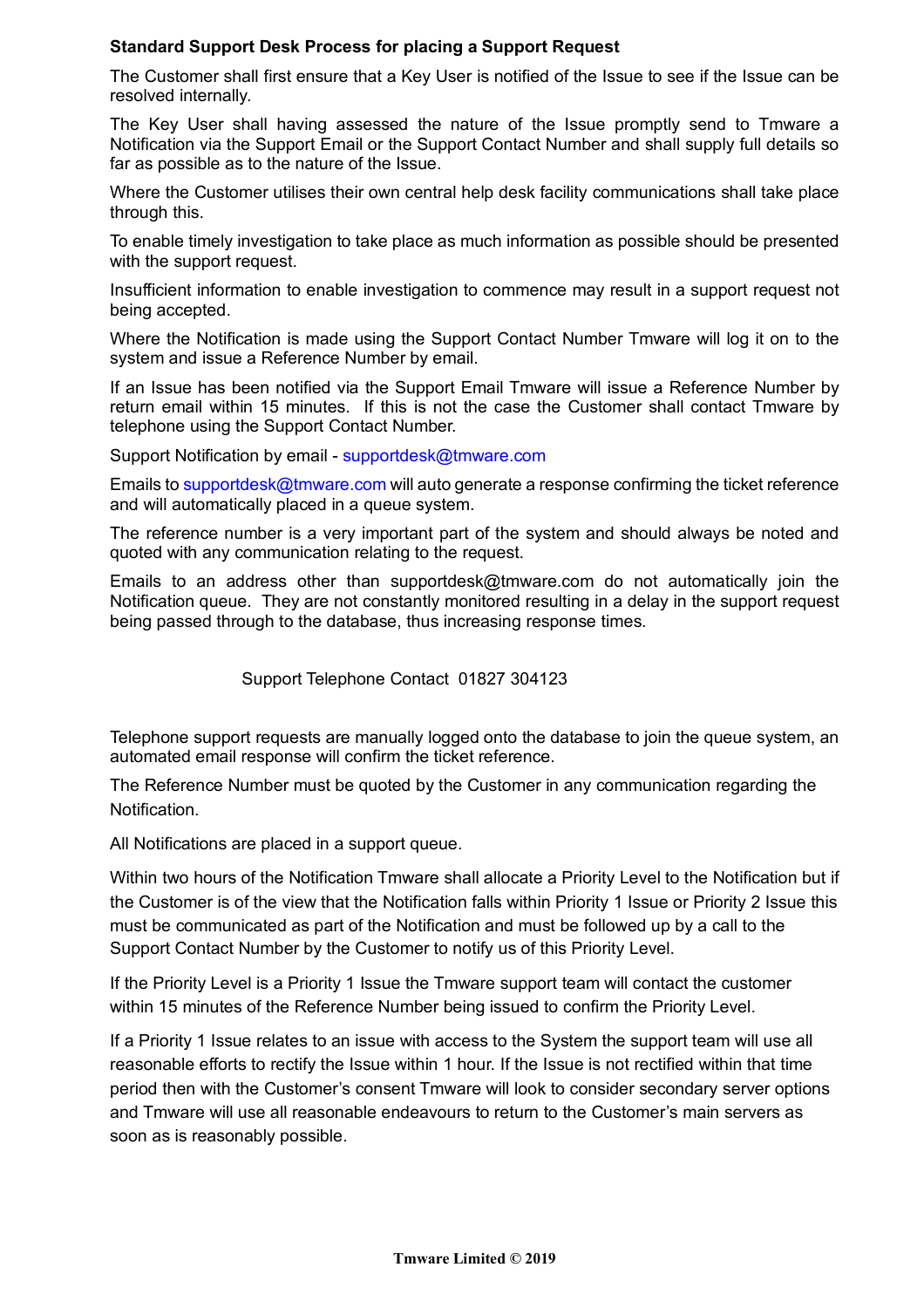If the Priority Level is a Priority 2 Issue the Tmware support team will contact the customer within 30 minutes of the Reference Number being issued.

If the Priority Level is Priority Issue 1 or Priority Issue 2 Tmware shall use all reasonable endeavours to resolve the Issue as soon as reasonably possible having regard to the complexity of the problem and shall keep the Customer informed of progress towards correction of the Issue.

If the Priority Level is a Priority 3 Issue the Tmware support team will contact the customer within 4 hours of the Reference Number being issued and Tmware will use reasonable endeavours to resolve the Issue within 1 Working Day.

If the Priority Level is a Priority 4 Issue the Tmware support team will contact the customer within 1 Working Day of the Reference Number being issued and Tmware will use reasonable endeavours to resolve the Issue within 7 Working Days.

Tmware shall use reasonable efforts to ensure the accurate migration of any data, but gives no warranties as to the completeness or accuracy of such migration. The Customer shall be responsible for checking the accuracy and completeness of the migrated data and shall promptly give sufficient details to Tmware of any inaccuracies or omissions in order to permit Tmware to correct them. If such data includes Personal Data, Tmware shall return all copies of such Personal Data to the Customer on completion of the data migration process.

Tmware reserves the right to allocate and reallocate the Priority Levels as they see fit.

Notifications will be dealt in in order of the Priority Level and for Notifications falling within the same Priority Level in the order in which they are notified.

Tmware may use various methods to resolve the Issue which in its opinion is deemed appropriate. Such methods may require the involvement and availability of the Key User and the Customer shall ensure full cooperation in this regard.

Except in respect of Out of Hours Support, Notifications received after 4:30pm may not be dealt with until the next Working Day.

Priority 1 to 3 logged prior to 4.30 pm GMT will have one of the following actions taken before the end of the Working Day:

- Completed.
- Carried over to the next Working Day
- Further investigation required
- Awaiting further information from the customer
- Unable to replicate problem, Monitor status
- Unable to reach the customer contact, therefore, unable to progress the call further until the next day

## **Response Times**

The initial response time to a support requests is dependant upon its Priority, exceptions would be an unusually high number of support requests received or an extreme high priority support request.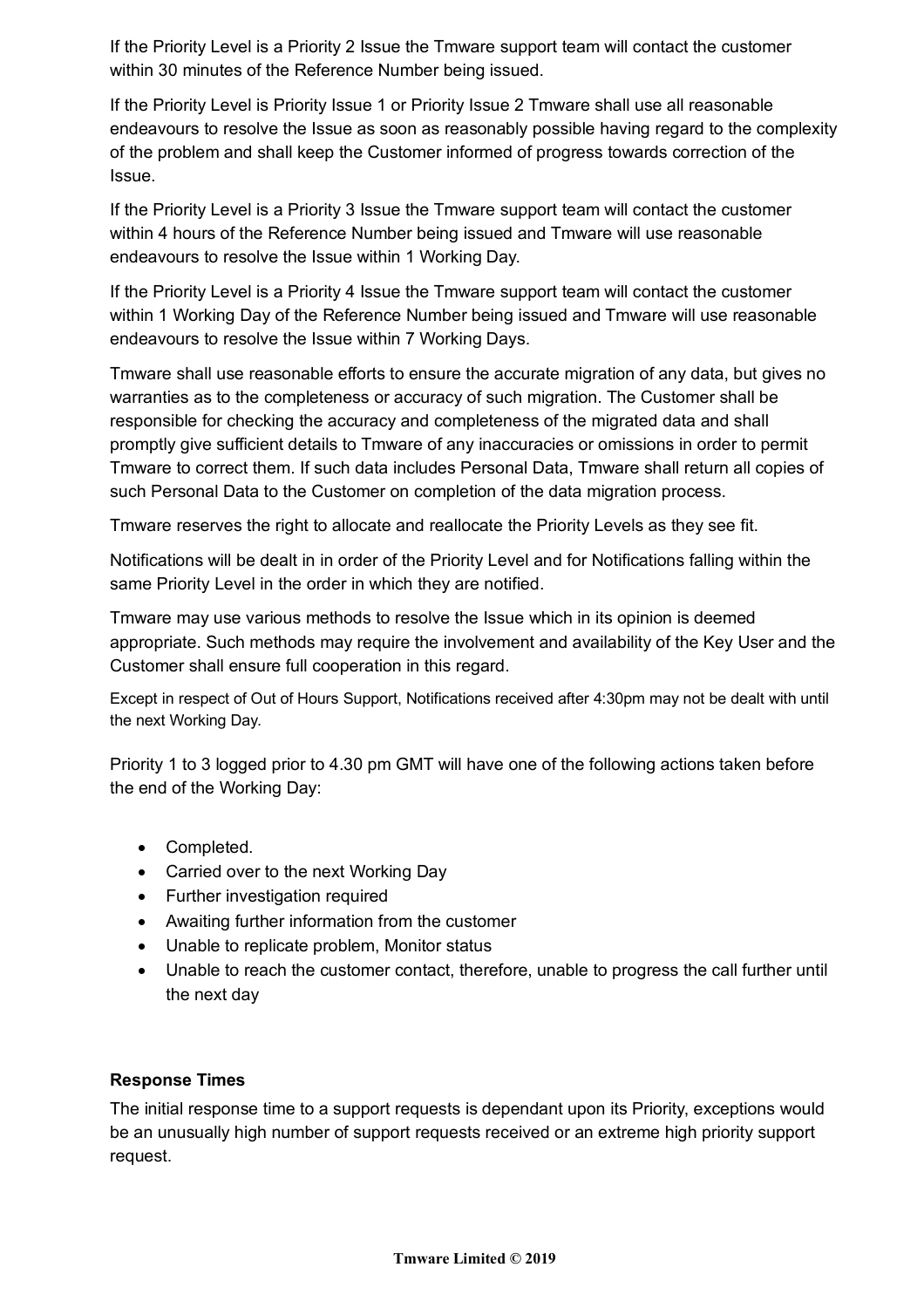The response times given serve as guidelines and bear no monetary penalty.

## **Resolution Times**

Outstanding support requests, are reviewed throughout the day.

Tmware shall endeavour to resolve problems as swiftly as possible. It recognises that the Customer's operation is key to its business.

However, Tmware is unable to provide guaranteed resolution times. This is because the nature and causes of problems can vary enormously.

In all cases Tmware will make its best efforts to resolve problems as quickly as possible. It will also provide progress status updates.

Tmware has chosen preferred third party suppliers based upon their ability and track record in order to provide a good quality service.

## **Call Progression**

The requests are monitored by their age and status.

It is the responsibility of the Support Desk to progress the call through the stages to completion.

New – Initial status assigned for visibility on the Call Logging System.

In Progress – The request is being actioned.

Awaiting Response - Additional information may be required from the Customer to replicate the problem or information to assist with further investigation. It is the Customer responsibility to respond with information to assist.

Unless the Customer responds to the ticket within a reasonable time the ticket will be closed.

The ticket may be re-opened at any time by responding with the ticket reference in the subject line.

Monitor - Where a problem is investigated but no reason is apparent for the problem and it cannot be replicated either at Tmware's site or at the Customer's site (e.g. an intermittent fault) the call is assigned a monitor status and if the problem is not reported again after a period of 30 days the request will be closed.

Replied to – Customer has provided further information to help with the progress of a ticket.

Re-opened – Customer has responded to a ticket that was previously closed.

Closed - When the request is resolved the Customer is informed.

Fix on fail or patch will be applied to enable users to continue using the system.

Root cause and bug fix will be passed for further investigation.

Workarounds applied to the system pending full resolution will be recorded and monitored until a resolution is applied.

No requests to be outstanding longer than 7 days unless passed to monitor, further investigation required, awaiting further information from the Customer or a query, suggested enhancement or change request.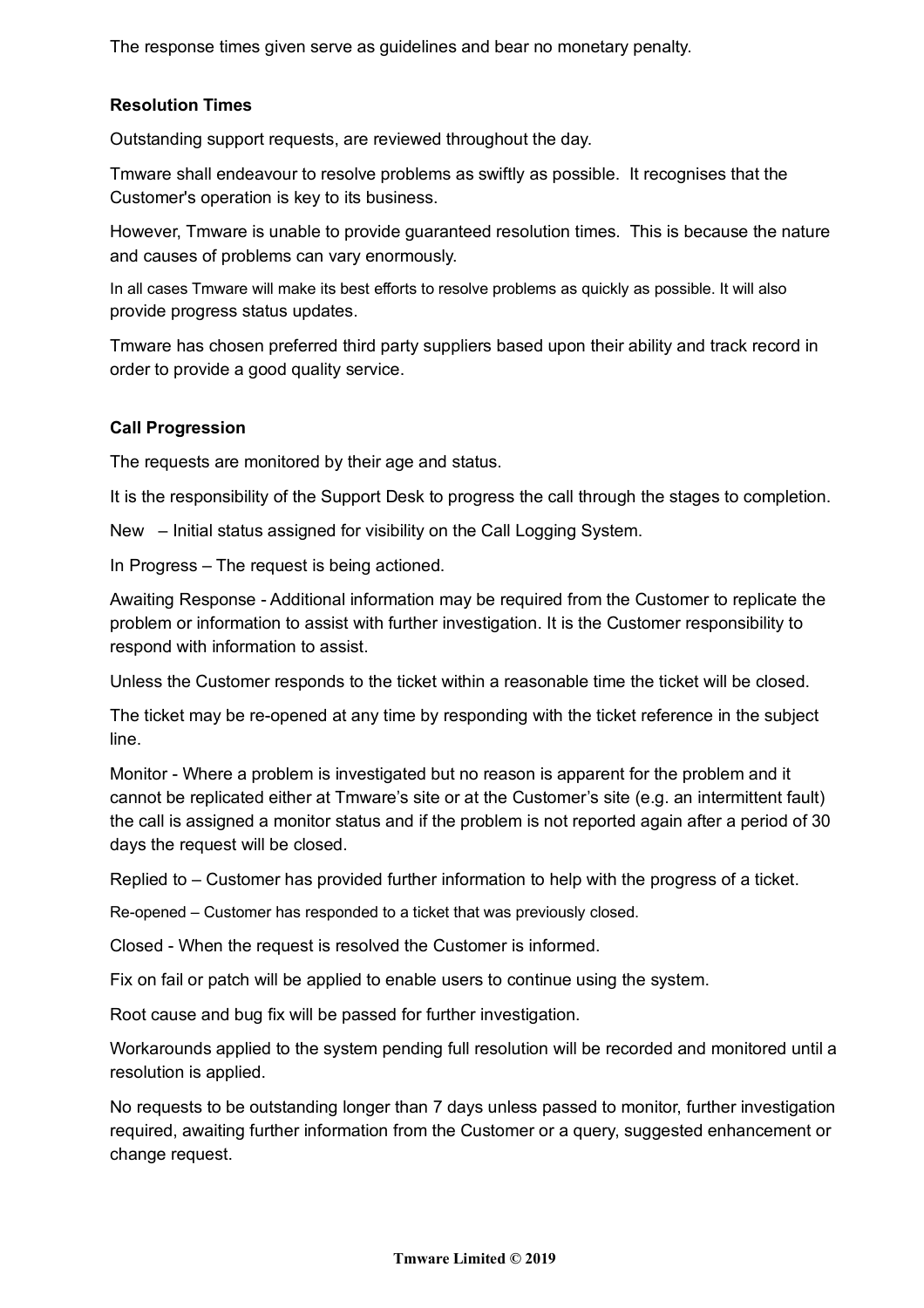New change requirements, system enhancements and queries will be routed through to the Tmware Project Team or by direct contact to project@tmware.com

## **Fixes and Workarounds**

Workarounds applied to the system pending full resolution will be recorded and monitored until a resolution is applied.

## **Enhancements**

Tasks categorised as a future enhancement will either be assessed when a new software released version is being reviewed or if it cannot wait it will be deemed a chargeable change request.

## **Customer Visibility of Notification Status**

Access to the Support Desk portal, by login and password, is available to Customers who wish to view their ticket status at any time.

## **Support Request Reporting**

The report displays a pie chart of support requests during a given date range by number and type. This is then further broken down into closing details.

Report frequency is available weekly or monthly.

Reports will be set to be automatically emailed to the desired frequency and recipient group.

## **Acceptable Utilisation of Notifications**

Utilisation will be monitored over a period of time. Unacceptable utilisation will be subject to a review meeting to discuss any trends or training requirements. System software issues will be excluded from this review. Persistent user error may be subject to additional fees.

#### **Escalation Process**

At all times, best endeavours are made to resolve a problem in a timely manner. However, there are certain issues that are not easily identifiable and this may cause concern to the user if a status update is not given in a timely manner.

In the first instance the Notification shall able escalated to the support desk administrator giving the reason for escalation. This may be that the problem has become more urgent or that an unreasonable amount of time has lapsed to fix the issue. Upon meeting acceptable criteria, for example all meaningful information has been received to determine the actual issue, priority classification and time duration, the ticket will be allocated a higher priority.

This will be noted in the ticket and an additional specialist will become involved in fixing the problem.

If the response time to this escalation is still not acceptable then a further escalation shall be made giving the reasons for the escalation.

The Senior Technical Support , or nominee, will respond giving a further update and explanation of any difficulties that are being encountered whilst the problem is in progress and an expected time of completion.

Where it is felt there is reason for complaint then a formal complaint should be communicated to the Project Team.

The incident will be investigated and a formal response given within 7 days.

## **Recording of Phone Calls**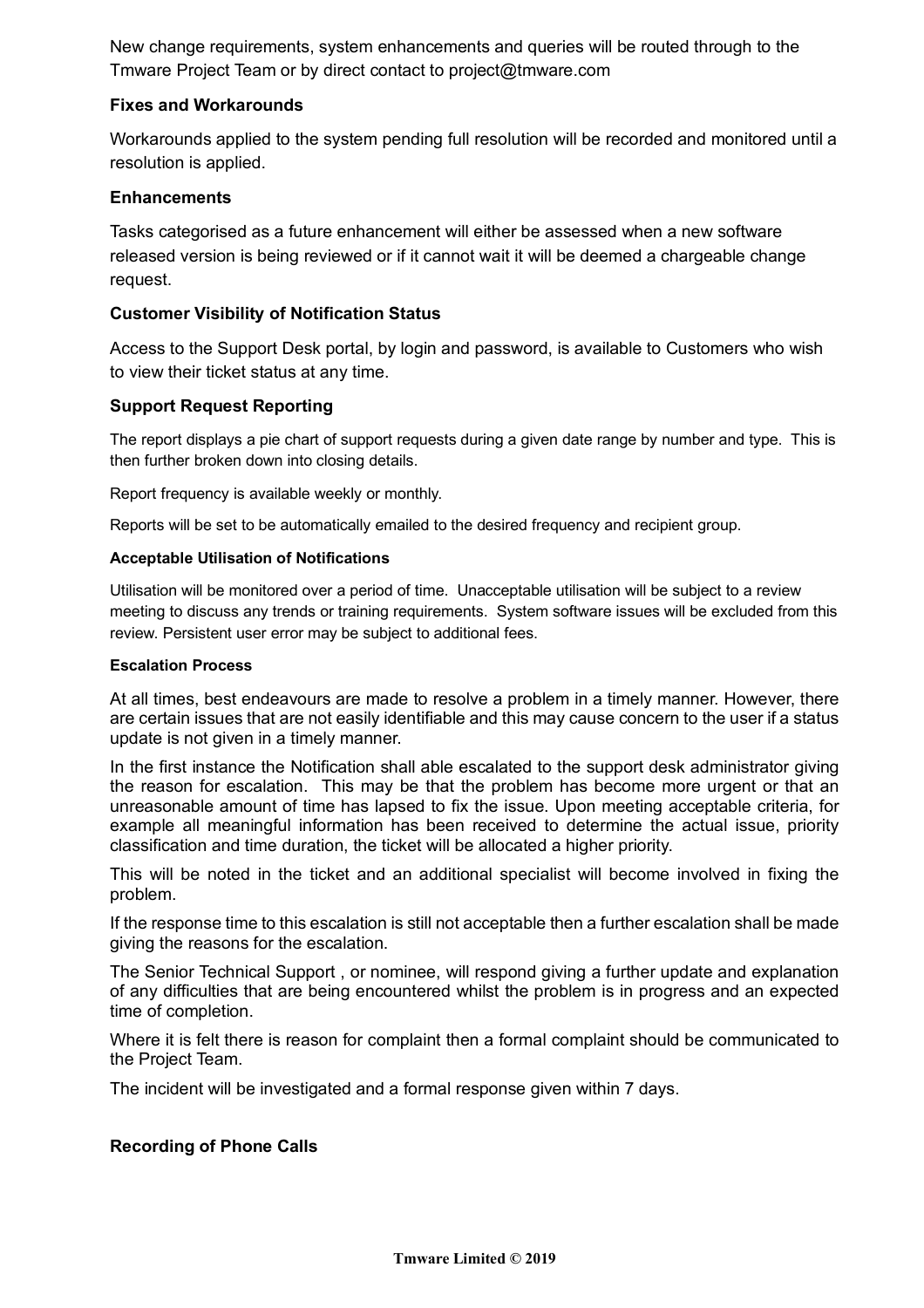As part of our ongoing process improvement, telephone calls are recorded for the purpose of;

- to provide evidence of a business transaction,
- to ensure the business complies with regulatory procedures,
- to see that quality standards or targets are being met,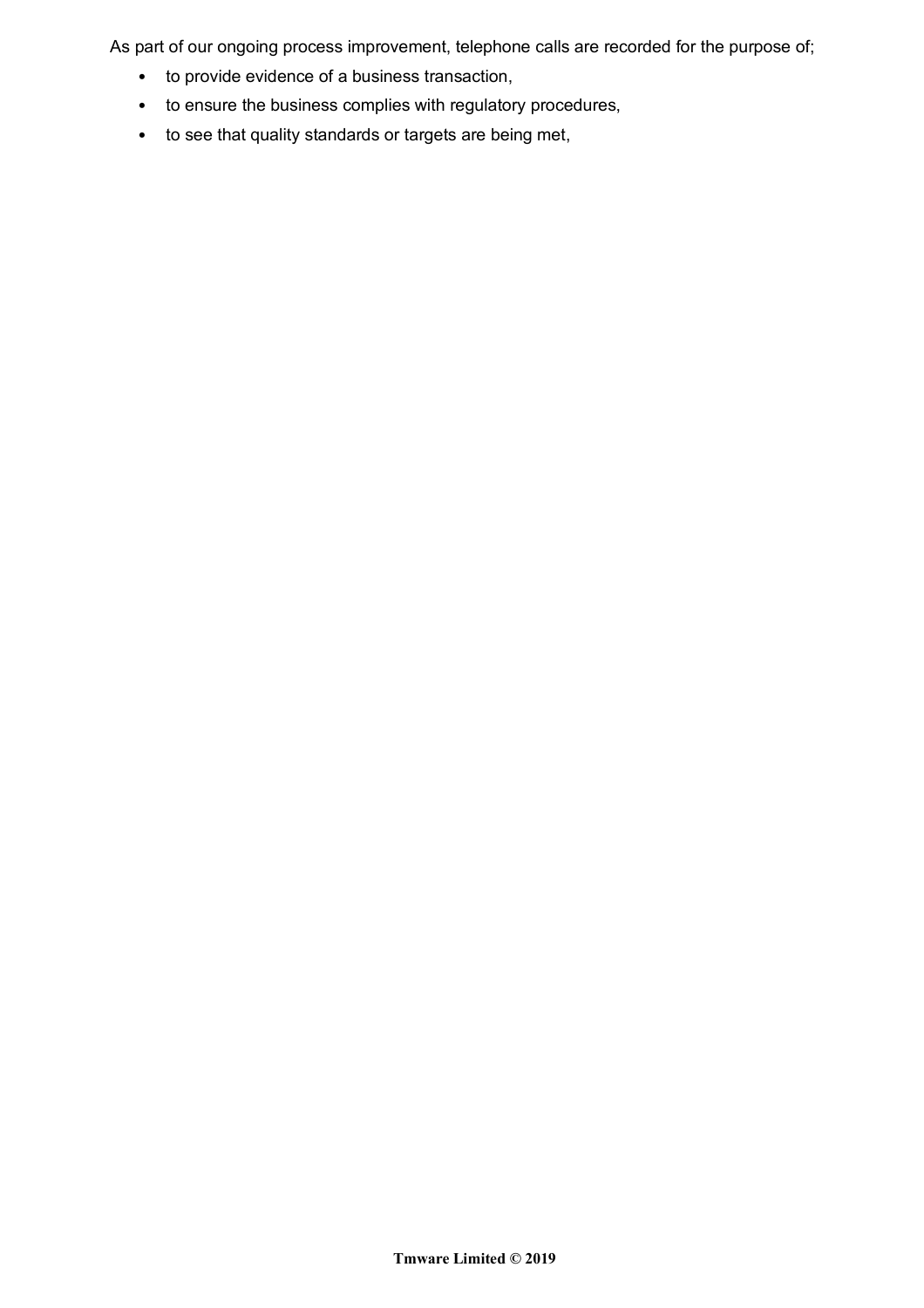## **Out of Hours Support Support Services**

#### **This service is available by contract only**

If the Customer has selected Out of Hours Support the following shall apply:

Out of Hours Support is accessible during Out of Hours.

Out of Hours Support shall only be used in connection with a Priority 1 Issue.

Tmware reserves the right to charge additional Service Fees in the event the Customer uses the Out of Hours Support for other Priority Levels other than a Priority 1 Issue.

The Customer shall be issued the Out of Hours Number.

The Customer shall only use the Out of Hours Number if the Out of Hours Support is selected and only in the event that such support is needed.

The Normal Hours Support Contact Number and the Support Email should not be used as they are not monitored during Out of Hours;

The Customer shall first ensure that a Key User is notified of the Issue to assess the urgency and see if the problem can be resolved internally before using Out of Hours Support.

A Key User shall having assessed the nature of the Issue contact Tmware via the Out of Hours Number and shall provide to the operator their contact details, Key User details, their contact number and a brief description of the Issue.

Following receipt of a Notification as above, the operator will page or otherwise contact a member of the on-duty Support Staff.

The on-duty Support Staff will then within 1 hour contact the Customer and may request further details of the Issue.

Tmware shall use reasonable endeavours to correct Issues notified to it by the Customer in a timely manner appropriate to the Priority Level.

Tmware may use various methods to resolve the Issue which in its opinion is deemed appropriate. Such methods may require the involvement and availability of the Key User and the Customer shall ensure full cooperation in this regard.

Online monitoring of the progress of a Notification will not be available until the next Working Day.

The Customer acknowledges that response times for the Support Services will be affected if:

- the Customer fails to comply with their obligations
- if the Issue has arisen due to an act or omission of the Customer as opposed to a problem with the System itself
- if monitoring is required to establish the nature of the Issue
- if Tmware is awaiting further information from the Customer
- the Customer fails to use the out of hours Contact Number provided.

#### **Disaster Recovery**

Data held on Tmware servers is mirrored in real time to servers in a different location.

Data backup is instant, however, some data may be lost.

It is the Customer responsibility to check any transaction performed immediately prior to server failure.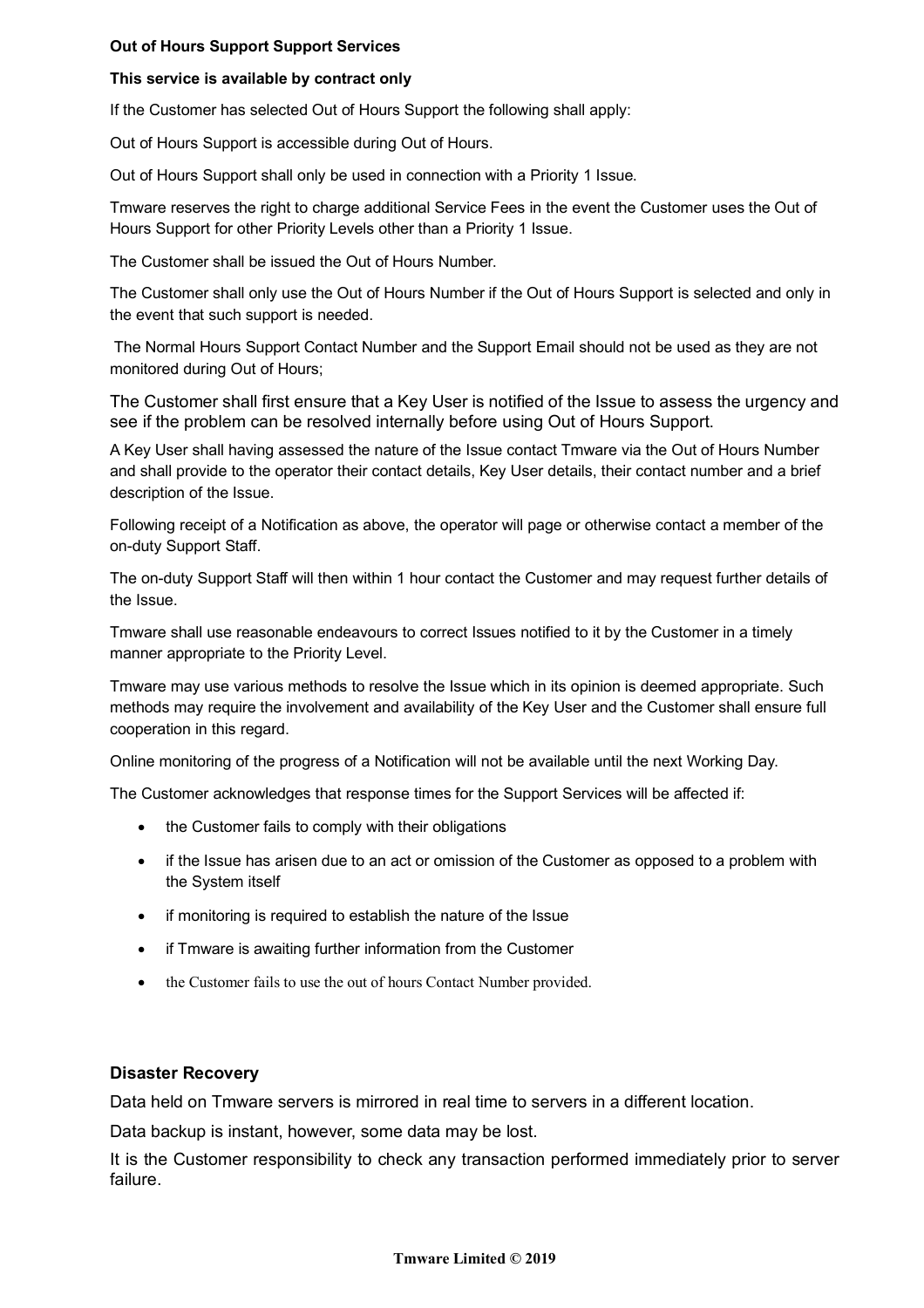Where the Priority 1 Issue relates to an issue with access to the system Tmware, with the Customer's agreement, will move to a secondary server.

The Customer will be issued with a new URL to connect to the System and will need to change their IP address for FTP EDI uploads.

The main server will be returned to as soon as is reasonably possible and with agreement by the Customer.

#### **Preparatory Actions to bring the back up server on line to become the primary server.**

The Customer will have pre-identifed their IT provider.

The customer will have identified FTP connections.

Agreement confirmed between the Customer and Tmware to move to the backup server.

Tmware shall initiate a script to start the processes on the backup server.

Confirmation to the Customer that the backup server is in place to become the new primary server.

## **Actions for users when the backup server becomes the new primary server.**

System users shall log out.

Any FTP users will need to re-direct their FTP connection to a new IP with their user name and password credentials.

Users shall check last actions have completed, prior to server failure, before continuing.

Original Primary Server Fixed and readythe reason for escalation. This may b to bring on line.

The Customer and Tmware shall agree the move date and time.

System users shall log out at the agreed time.

Tmware shall confirm that users can log back in using their normal URL. Usually after a period of 5 minutes.

FTP users shall revert their connection to the primary IP address.

Tmware shall stop processes on the backup server.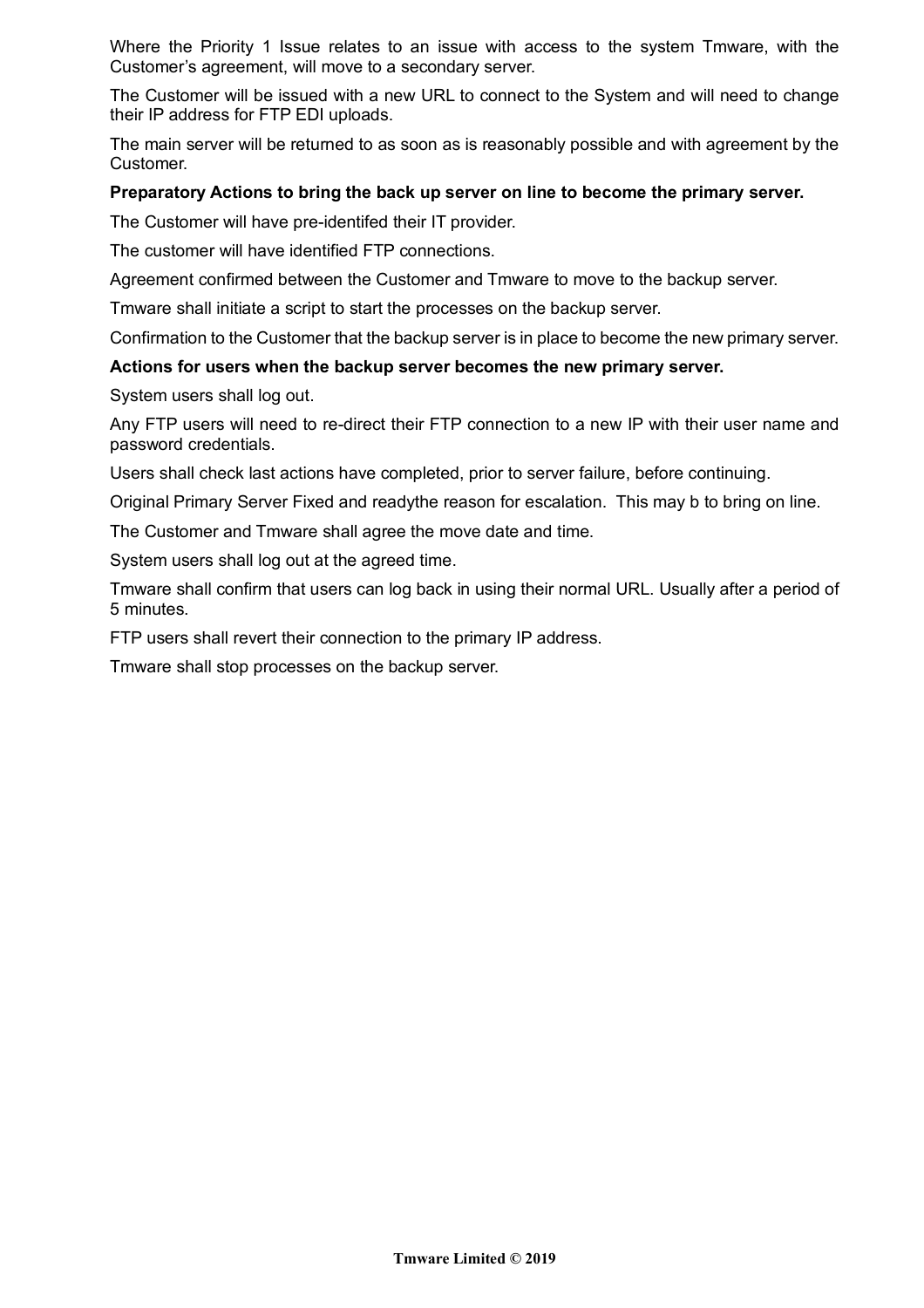## **Project Team Services**

#### email project@tmware.com

#### Telephone contact 01827 304100

The project team facilitate and track new development changes from initial enquiry through to end delivery.

For example detailed specifications, commercial quotations and status updates.

In the case of new requirements this will include detailed specification, quotations where applicable, scheduling resources to carry out the work, communicating status updates, resourcing testing and final release to live and sign off.

The Project Team shall maintain good communication with the customer.

One of the team will log and progress requests directed to the project team. This prevents adhoc conversations and requests directed to individuals being overlooked.

Forward notification of Customer new or up and coming projects can be planned in advance. The Customer may have reviewed what is required and then this will be further discussed with the Tmware team.

Where further investigation relating to a Notification placed with the Support Desk is required the project team will take responsibility of this task and manage it through to resolve.

A summary of task or project status report can be provided as required.

New Change Development tasks are allocated a unique reference number which should be used in all communications relating to that individual task.

#### **Pre- Development Process and Development and Testing Cycles Process**

The Customer will provide Tmware with a detailed specification of the new change requirement. This will include exactly what the change is for, why it is required, what it is expected to do and what is to be tested.

It is recommended that operational users are included in initial discussions to ensure that all operational scenarios are included in the specification.

Tmware will review feasibility and may enter into discussions to agree the best way to proceed. Detailed discussion will enable the wider scope of the change to be revealed. This will incorporate all aspects of the change to eliminate changes post release.

The specification will be agreed and authorised by the Customer and Tmware.

Where it is deemed to be a chargeable development a formal quotation will be raised as appropriate. This will be based upon complexity, a one-off job, or usefulness to the wider product and the urgency of the change. Where the new requirement is complex and or non standard an ongoing monthly charge may apply to cover on-going support and maintenance.

Timescales will be confirmed upon receipt of an approved purchase order.

Notice of commencement of the work will be confirmed. Upon completion of QA testing the Customer will be advised of the release. Release to the Customer Pre Production environment will be confirmed and testing timescales agreed to enable availability of resources to be scheduled.

Availability of Customer testing resource may affect the end milestone completion.

Upon Customer acceptance and sign off agreement, release to the live Production Environment will take place.

The quotation will include further investigation and discussions to clarify and understand the change, time to carry out the work, functionality testing by the developer and QA testing by a different person. Once approval to release to Pre Production has taken place, a backup will be taken, should the change need to be rolled back.

Full operational scenario testing will take place by the Customer to complete user acceptance testing. Upon approval to release to Production, Pre Production will be moved to Production. The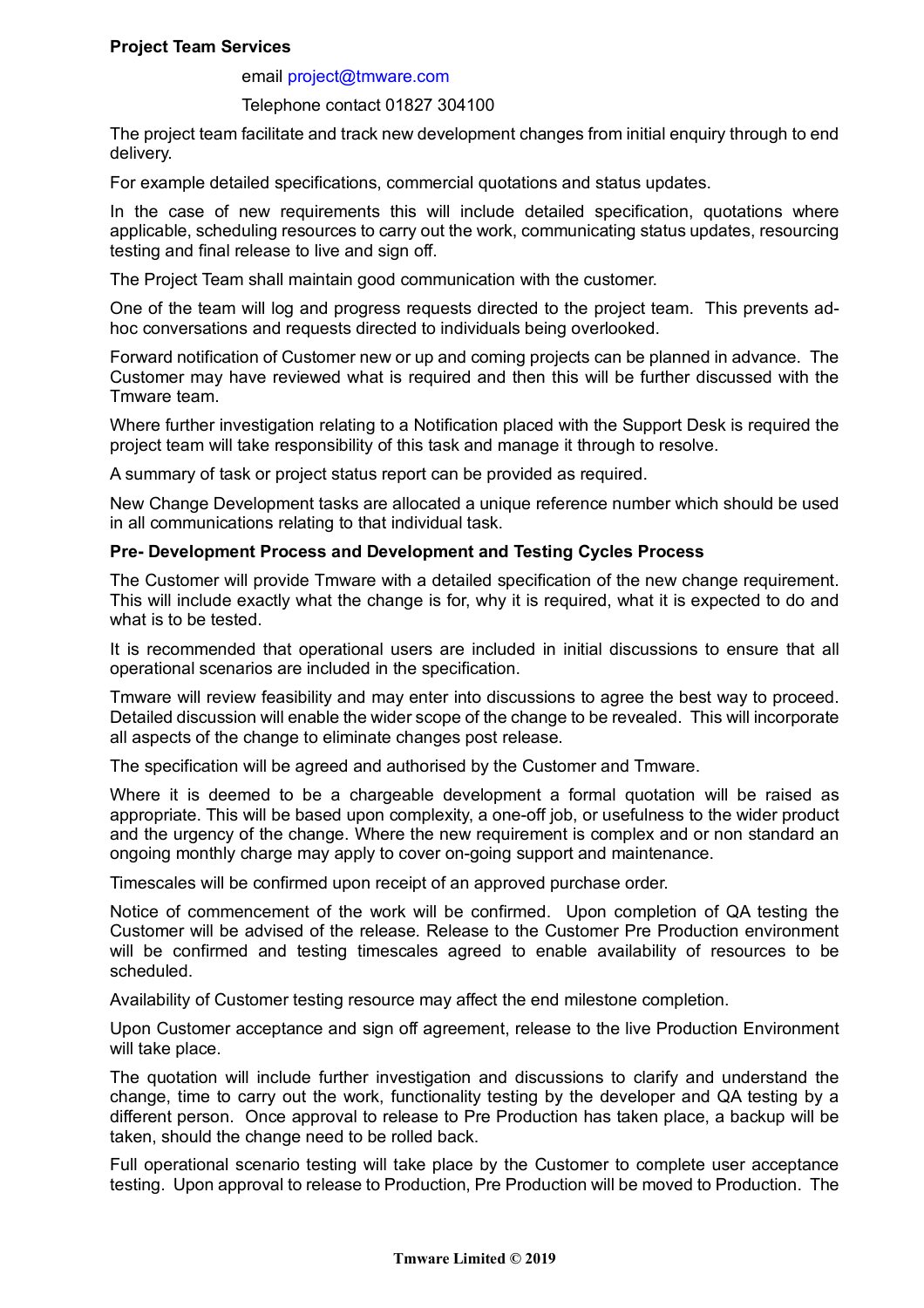Customer will carry out a final test in Production. Once confirmation is made to accept sign off to the release will take place and the latest Production will be copied to Pre Production.

It has been found to be more efficient to release changes one at time. In the event of any adverse effect on the system back out can take place and it is easily identifiable that that the single change is causing an issue.

In the event of any post Production release failure at a later date then fix on fail would take place.

New change requirement will be subject to a new contract.

The specification will detail, where applicable:

| Description                                                                                                                        | Responsibility           |
|------------------------------------------------------------------------------------------------------------------------------------|--------------------------|
| Full detailed specification of the new change,<br>examples/screen shots. what testing is to be<br>carried out what will be tested. | Customer                 |
| Reason for change                                                                                                                  | Customer                 |
| Why is it required                                                                                                                 | Customer                 |
| What Customer expects to see                                                                                                       | Customer                 |
| What is going to be tested                                                                                                         | Customer                 |
| What are the expected results                                                                                                      | Customer                 |
| Determine feasibility of change                                                                                                    | Company                  |
| Integrity checks, Impact of Change on any other<br>part of system                                                                  | Company                  |
| <b>Risk</b>                                                                                                                        | Company                  |
| <b>Specification and Quotation</b>                                                                                                 | Company                  |
| Approve Specification and P/O                                                                                                      | Customer                 |
| Develop software                                                                                                                   | <b>Company Developer</b> |
| <b>Functionality Testing</b>                                                                                                       | <b>Company Developer</b> |
| Plan<br>Internal<br>Testing<br>Testing,<br>QA<br><b>Scenarios/Expected Results</b>                                                 | Company QA               |
| Approve release to Production                                                                                                      | Customer                 |
| Move to Pre Production                                                                                                             | Company                  |
| <b>QA test Pre Production</b>                                                                                                      | Company                  |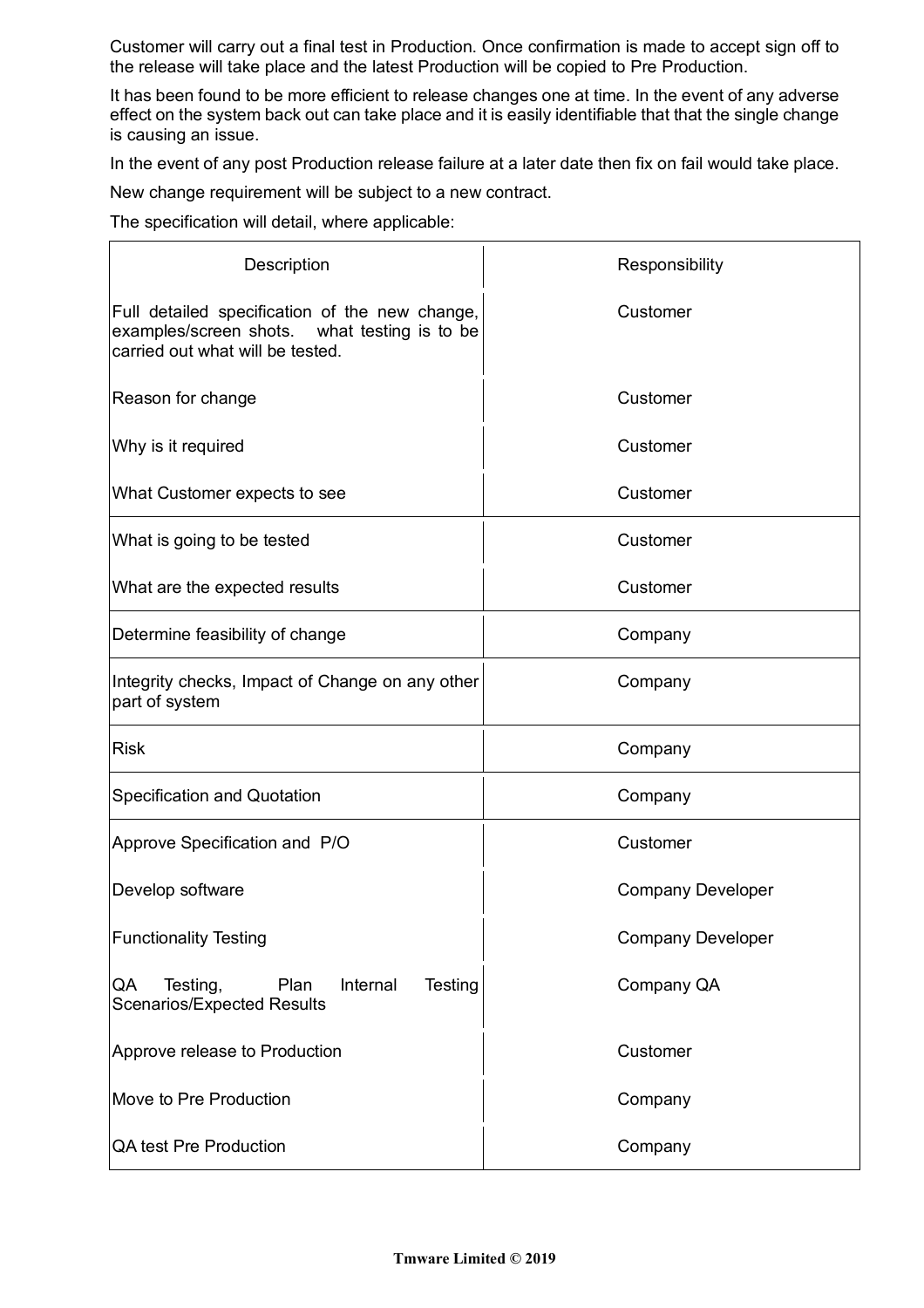| Testing Plan Customer Acceptance Testing<br>Operational Scenarios/Volume Testing End to<br>End / Expected Results | Customer |
|-------------------------------------------------------------------------------------------------------------------|----------|
| Minimum 5 days in test                                                                                            |          |
| Fail / Snagging's, example screen shots to be<br>supplied                                                         | Customer |
| Re-work, re-test, re-release                                                                                      | Company  |
| Pass UAT                                                                                                          | Customer |
| Approve release to Production                                                                                     | Customer |
| Copy current Production as Backup                                                                                 | Company  |
| Move Pre Production to Production                                                                                 | Company  |
| User Test in Production                                                                                           | Customer |
| Fail - Rollback and re-work, re-test                                                                              | Company  |
| Pass - Sign off acceptance                                                                                        | Customer |
| Pass - Copy latest Production to Pre Production                                                                   | Company  |
| <b>Post Production Failure</b>                                                                                    | Customer |
| Fix on Fail                                                                                                       | Company  |

#### **Development and Testing Cycles**

The software will be developed in the Tmware development environment. On completion by the developer of the change, testing by the developer will be carried out to match functionality of the software developed to the specification.

Internal scenario testing to expected results will be carried out by a different person other than the original developer.

QA test will test against Customer provided data and scenarios, what to test and expected results.

Customer will approve release to Pre Production.

Release to customer Pre Production environment will be accompanied by instructions to use.

A copy of current Production will be taken for back up purposes.

Customer User Acceptance Testing will be carried out and provide details of any scenarios and screen scrapes to identify any specification defects. These will be re- worked, re tested and rereleased until pass achieved.

User Acceptance testing pass will be followed by authorisation to release to Production.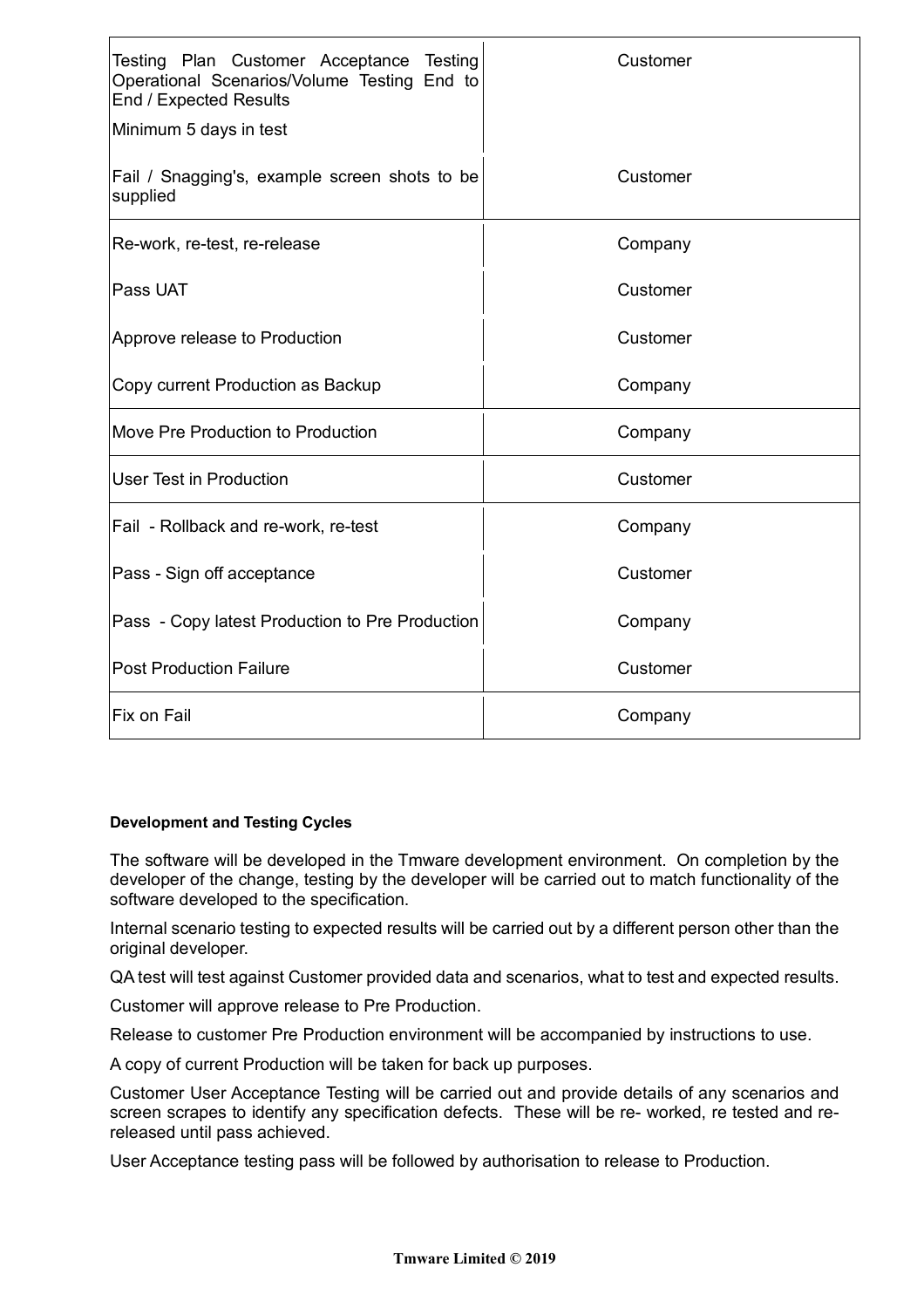Final Customer testing in Production will take place.

Fail will instigate rollback, re-work, retest and re- release.

Pass will generate sign off acceptance by the Customer.

The latest Production will be copied to production.

Any post production failures will be dealt with as Fix on Fail.

Any major additional new requirements identified during this period will be subject to an additional quotation and extended time-frames for completion.

Requirements and or changes after acceptance may be subject to an additional quotation.

#### **Pre Production Environment**

Best practice is for the pre production environment to be as close to live as possible. This is maintained by new testing release being there for a minimum 5 day period before being refreshed with the latest production environment.

Release to production on a minimum level of changes enables faster identification of the change causing an issue should rollback need to take place.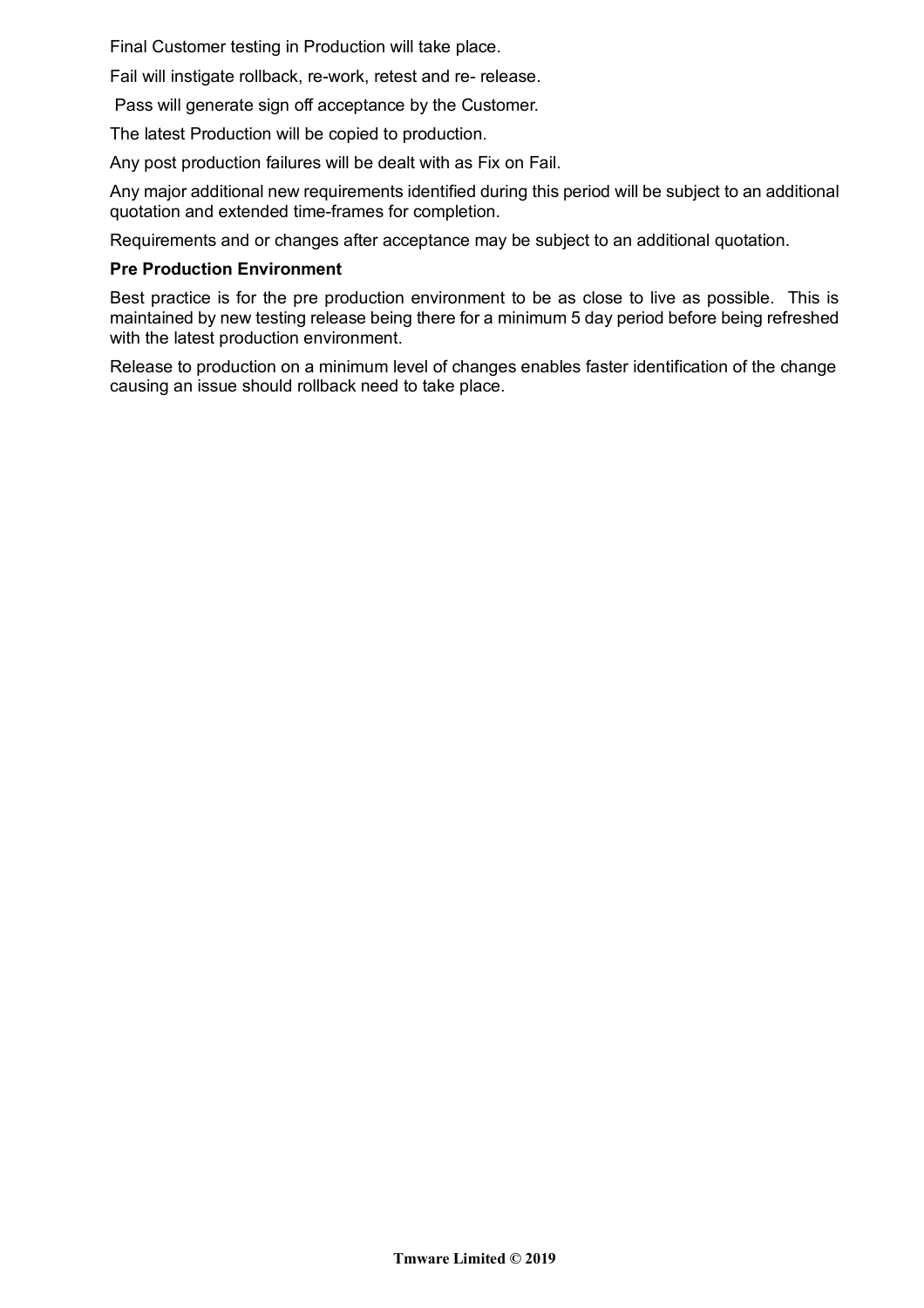## **Infrastructure:**

Tmware provide business critical software and understand the importance of reliability and uptime for our customers. The hardware, infrastructure and 3rd party services used to host tmWare, have been carefully selected and are under constant review. If we feel there is a weak link, we look to revise the strategy to ensure maximum uptime and performance for our customers.

We are passionate about developing leading edge software and know the user experience extends down to performance speed as much as on screen aesthetics and processes. Our primary and secondary server hardware are to an extremely high specification, installed with powerful Oracle databases to meet the demand of the system and users.

The data centre hosting the primary servers is based at Milton Keynes. The high level of security and resilience were key to our selection process, together with level of on site hardware support and connectivity speed.

Secondary back up servers reside in our own premises in Tamworth and a second data centre in Wales.

We have a Disaster Recovery policy and procedure in place in the event of an issue with a primary server.